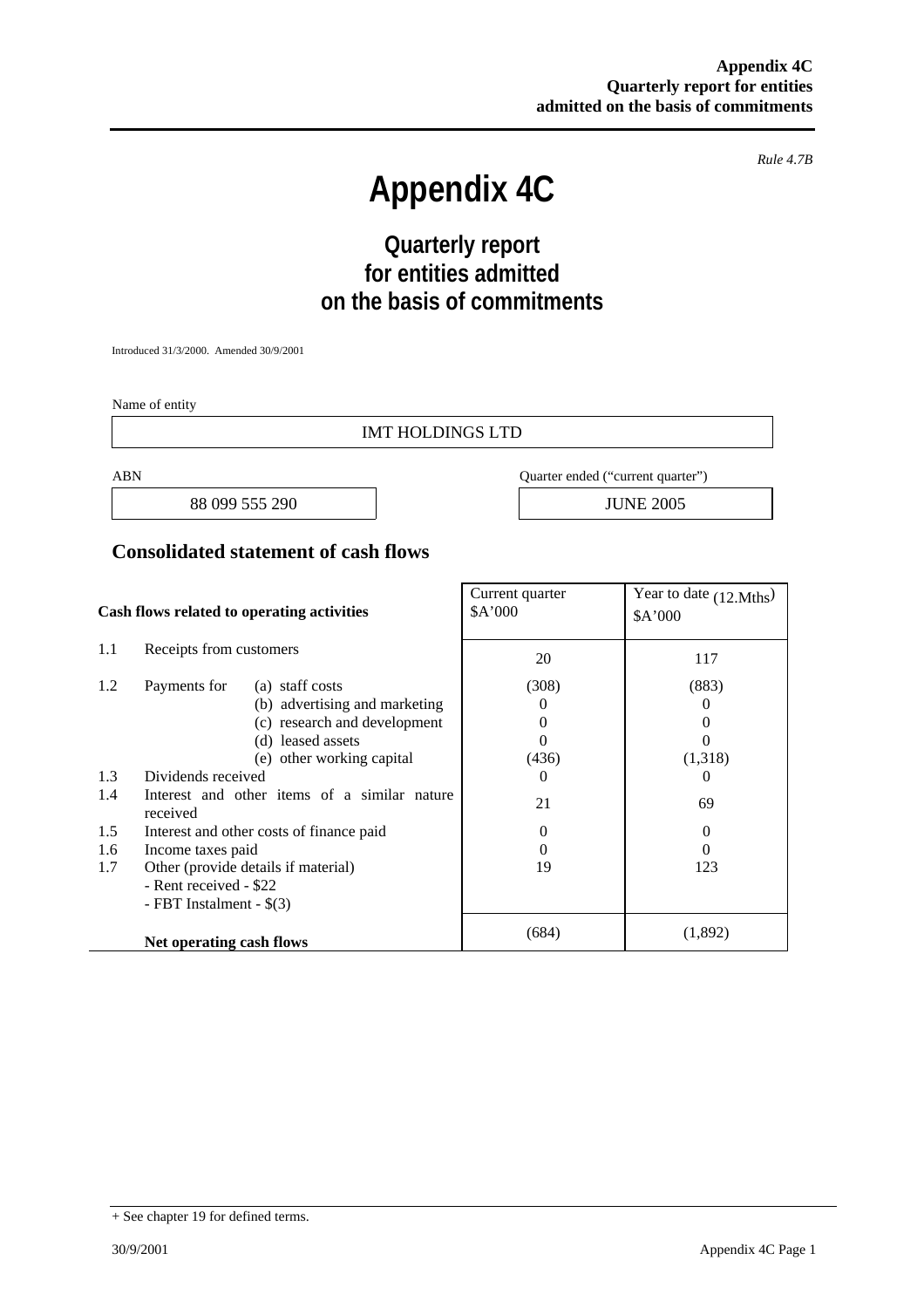|                                      |                                                                                                                                                                                                                                                                                         | Current quarter<br>\$A'000 | Year to date $(0.12 \text{ Mths})$<br>\$A'000 |
|--------------------------------------|-----------------------------------------------------------------------------------------------------------------------------------------------------------------------------------------------------------------------------------------------------------------------------------------|----------------------------|-----------------------------------------------|
| 1.8                                  | Net operating cash flows (carried forward)                                                                                                                                                                                                                                              | (684)                      | (1,892)                                       |
| 1.9<br>1.10                          | Cash flows related to investing activities<br>Payment for acquisition of:<br>(a) businesses (item 5)<br>(b) equity investments<br>(c) intellectual property<br>(d) physical non-current assets<br>(e) other non-current assets<br>Proceeds from disposal of:<br>(a) businesses (item 5) | (2)<br>(15)                | (328)<br>(121)<br>(62)                        |
|                                      | (b) equity investments<br>(c) intellectual property<br>(d) physical non-current assets<br>(e) other non-current assets                                                                                                                                                                  |                            |                                               |
| 1.11<br>1.12<br>1.13                 | Loans to other entities<br>Loans repaid by other entities<br>Other (provide details if material)                                                                                                                                                                                        |                            | (25)                                          |
|                                      | Aggregate cash balance of acquired entity on<br>consolidation comprising:                                                                                                                                                                                                               |                            | 501                                           |
|                                      | 1. Cash on hand - \$173<br>2. Acquisition consideration - \$328                                                                                                                                                                                                                         |                            |                                               |
|                                      | Net investing cash flows                                                                                                                                                                                                                                                                | (17)                       | (35)                                          |
| 1.14                                 | Total operating and investing cash flows                                                                                                                                                                                                                                                | (701)                      | (1,927)                                       |
| 1.15<br>1.16<br>1.17<br>1.18<br>1.19 | Cash flows related to financing activities<br>Proceeds from issues of shares, options, etc.<br>Proceeds from sale of forfeited shares<br>Proceeds from borrowings<br>Repayment of borrowings<br>Dividends paid                                                                          | 150                        | 3,000                                         |
| 1.20                                 | Other - Listing Costs                                                                                                                                                                                                                                                                   |                            | (103)                                         |
|                                      | Net financing cash flows                                                                                                                                                                                                                                                                | 150                        | 2,897                                         |
|                                      | Net increase (decrease) in cash held                                                                                                                                                                                                                                                    | (551)                      | 970                                           |
| 1.21<br>1.22                         | Cash at beginning of quarter/year to date<br>Exchange rate adjustments                                                                                                                                                                                                                  | 2,176<br>6                 | 664<br>(3)                                    |
| 1.23                                 | Cash at end of quarter                                                                                                                                                                                                                                                                  | 1,631                      | 1,631                                         |

<sup>+</sup> See chapter 19 for defined terms.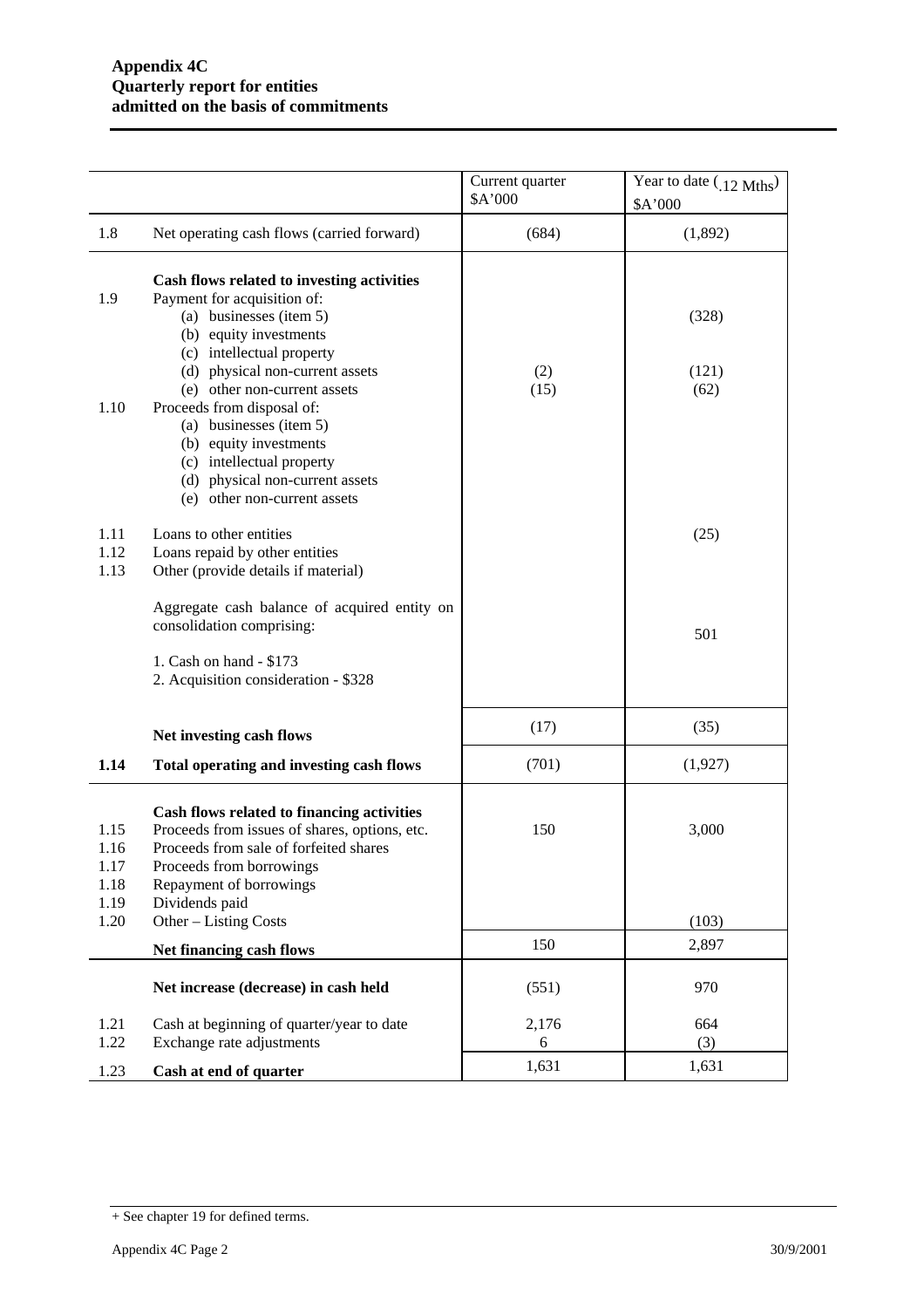# **Payments to directors of the entity and associates of the directors Payments to related entities of the entity and associates of the related entities**

|      |                                                                                                                                                                  | Current quarter<br>\$A'000 |
|------|------------------------------------------------------------------------------------------------------------------------------------------------------------------|----------------------------|
| 1.24 | Aggregate amount of payments to the parties included in item 1.2                                                                                                 | 181                        |
| 1.25 | Aggregate amount of loans to the parties included in item 1.11                                                                                                   |                            |
| 1.26 | Explanation necessary for an understanding of the transactions<br>During the neglected release of AUD 600-440 uses neighbor Mr Duett Opender 0, AUD 670-944 uses |                            |

| 1.ZU | <b>EXPIRIMENT LIBLESS EXPIRIT AND INTERNATIONAL CONTROLLER IN A LIBRAL CONTROLLER</b>    |  |
|------|------------------------------------------------------------------------------------------|--|
|      | During the period salary of AUD \$88,418 was paid to Mr Brett Crowley & AUD \$70,311 was |  |
|      | paid as salary and leave entitlements to Mr Joel Bidois                                  |  |
|      | Directors fees of \$22,500 were paid to Mr Robert Schuitema                              |  |

# **Non-cash financing and investing activities**

- 2.1 Details of financing and investing transactions which have had a material effect on consolidated assets and liabilities but did not involve cash flows
- 2.2 Details of outlays made by other entities to establish or increase their share in businesses in which the reporting entity has an interest

# **Financing facilities available**

*Add notes as necessary for an understanding of the position. (See AASB 1026 paragraph 12.2).* 

|     |                             | Amount available<br>\$A'000 | Amount used<br>A'000 |
|-----|-----------------------------|-----------------------------|----------------------|
| 3.1 | Loan facilities             |                             |                      |
| 3.2 | Credit standby arrangements |                             |                      |

<sup>+</sup> See chapter 19 for defined terms.